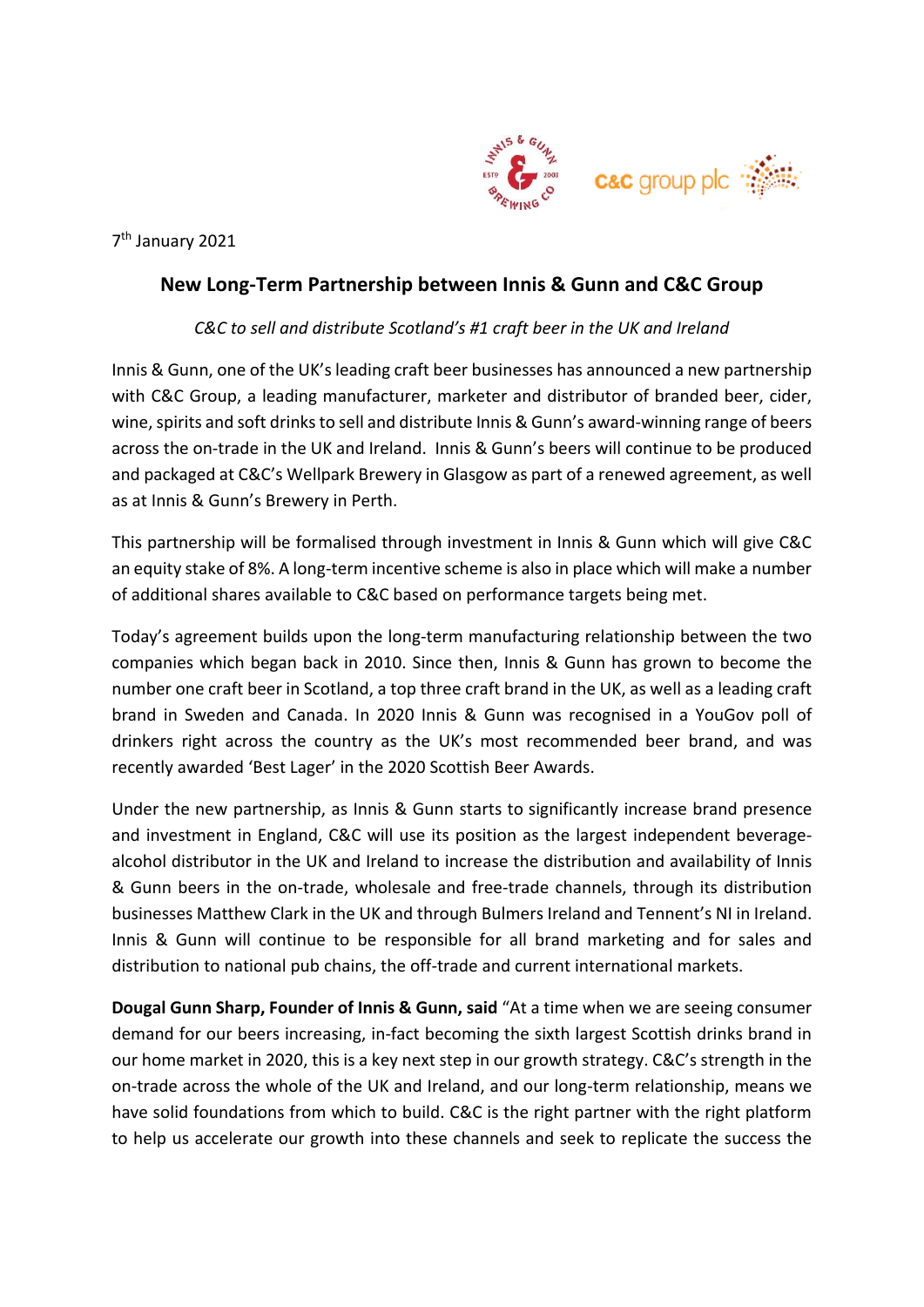brand has enjoyed in Scotland. The partnership will also create immediate synergies enabling us to re-direct additional capital behind marketing and new product development.

"We are retaining our independence and gaining a new distribution partner which can help us to introduce our brand to a much wider audience."

"The new manufacturing agreement leaves all options on the table to allow us to build our Edinburgh Brewery when the time is right and when there is less uncertainty in the market caused by the current COVID-19 pandemic."

**Kenny Gray, Managing Director Scotland at Tennent's (owned by C&C Group)said** "This new partnership with Innis & Gunn reflects well on our brand distribution model and it is exciting to welcome them into our portfolio. They will be a strong and complementary addition which no doubt will be well received by our customers who are increasingly seeking an extended range. As an equity partner our interests are naturally aligned to grow the brand. To that end, we will use our platforms to gain access to the larger UK and Irish markets as well as seeking to collaborate in other, new international markets where we see opportunities."

### **-ENDS-**

### **Innis & Gunn media contact**

**Smarts Communicate** Ewan MacGill Tel: +44 7968 796 028 Email: [Ewan.MacGill@smarts.agency](mailto:Ewan.MacGill@smarts.agency)

## **C&C media contact**

**UK: Novella Communications** Tim Robertson Tel: +44 203 151 7008 Email: [TimR@novella-comms.com](mailto:TimR@novella-comms.com)

### **Ireland: FTI Consulting** Jonathan Neilan / Paddy Berkery / Aline Oliveira Tel: +353 86 231 4135 / +353 86 602 5988 / +353 83 833 1644 Email: [CandCGroup@fticonsulting.com](mailto:CandCGroup@fticonsulting.com)